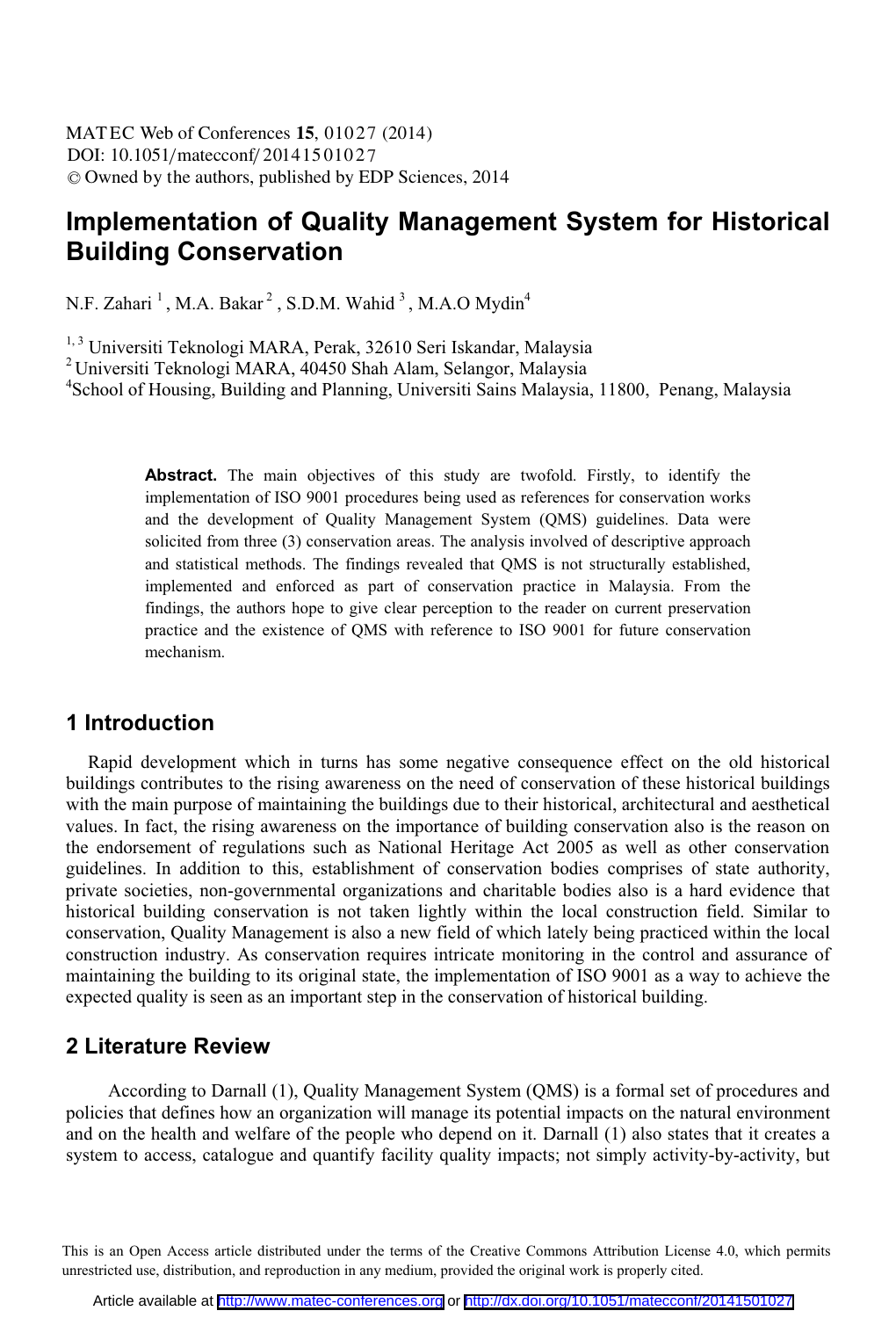#### MATEC Web of Conferences

throughout the entire organization. Main concept of QMS is voluntary in nature and at present, there is no requirement on enforcement of QMS. Developers and contractors who adopted QMS in their practices may seek certification of ISO 9001 from related agency like SIRIM. International Organization of Standardization (ISO) has been designed to help organization meeting their Quality Management System needs. ISO 9001 QMS is made up of 17 elements under five functional headings as shown in figure below.



**Figure 1:** The 5 steps of ISO 9001 QMS.

## **3 The Objectives**

The main objective is to identify the implementation of ISO 9001 which is a QMS implementation tool for conservation. The second objective is to determine the responses of the respondents on the implementation of QMS requirements for conservation projects.

## **4 Methodology**

The research methodologies consist of a serial chronological process that requires a step-by-step approach; specifically designed in order to achieve the research objectives with the main concern of identifying the benefits of waste minimization in the aspect of cost, awareness and corporate image and others.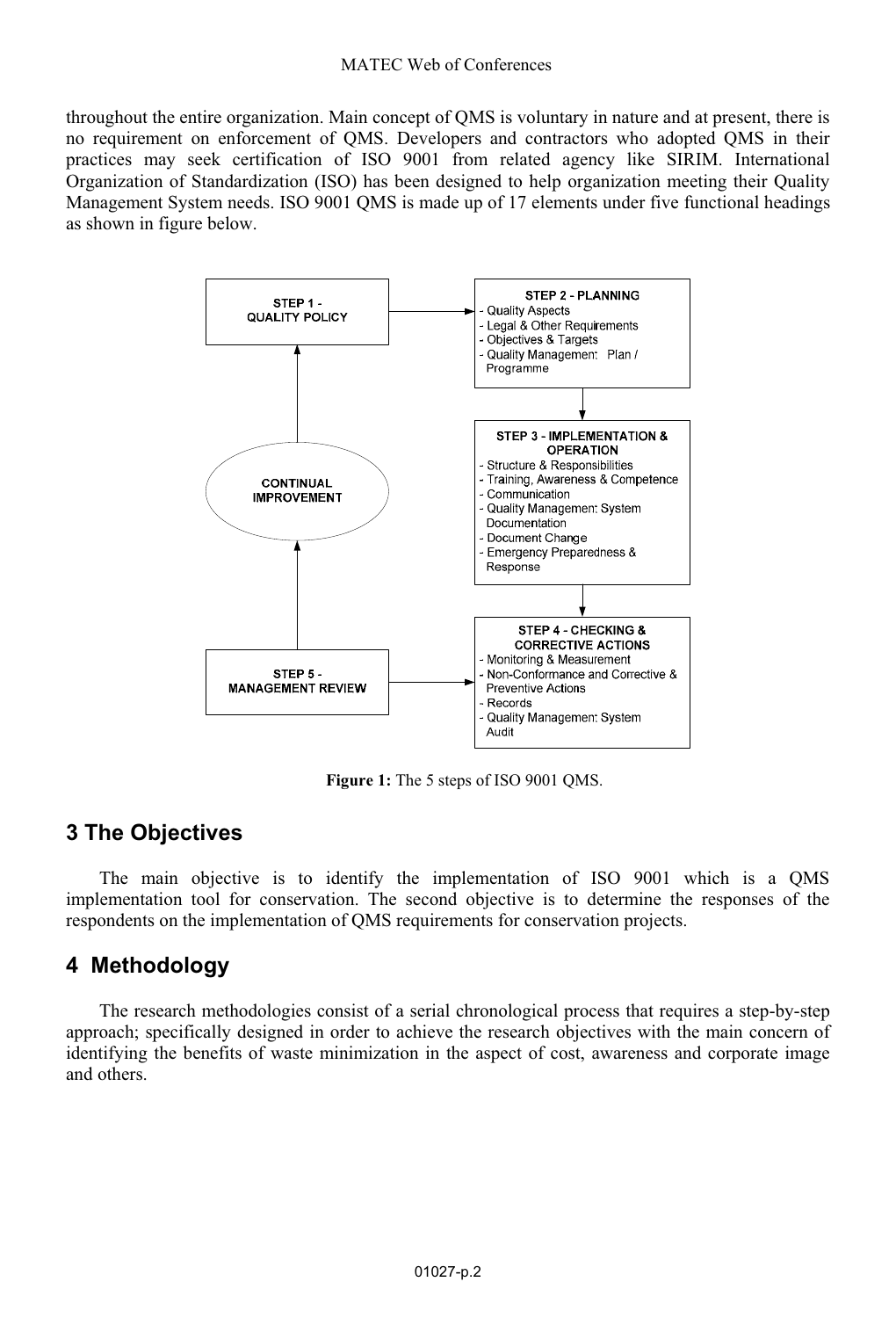

**Figure 2:** Research Methodological Model

### **5 The Case Study**

The case study was conducted in three locations which are Blue Mansion, Penang, Studthuys, Malacca and Victoria Institute, Kuala Lumpur. All three case studies selected vary from administration office to mansion and commercial; Blue Mansion (museum/gallery), Stadhuys (museum) and Victoria Institution (theatrette). Conservation period for Blue Mansion is the longest among case studies which are 5 years while Stadhuys and Victoria Institution completed within 2 years. All projects were assisted by National Museum and Antiquities Department and other charitable organization and external conservation specialists appointed. Consultants and contractors involved in the projects were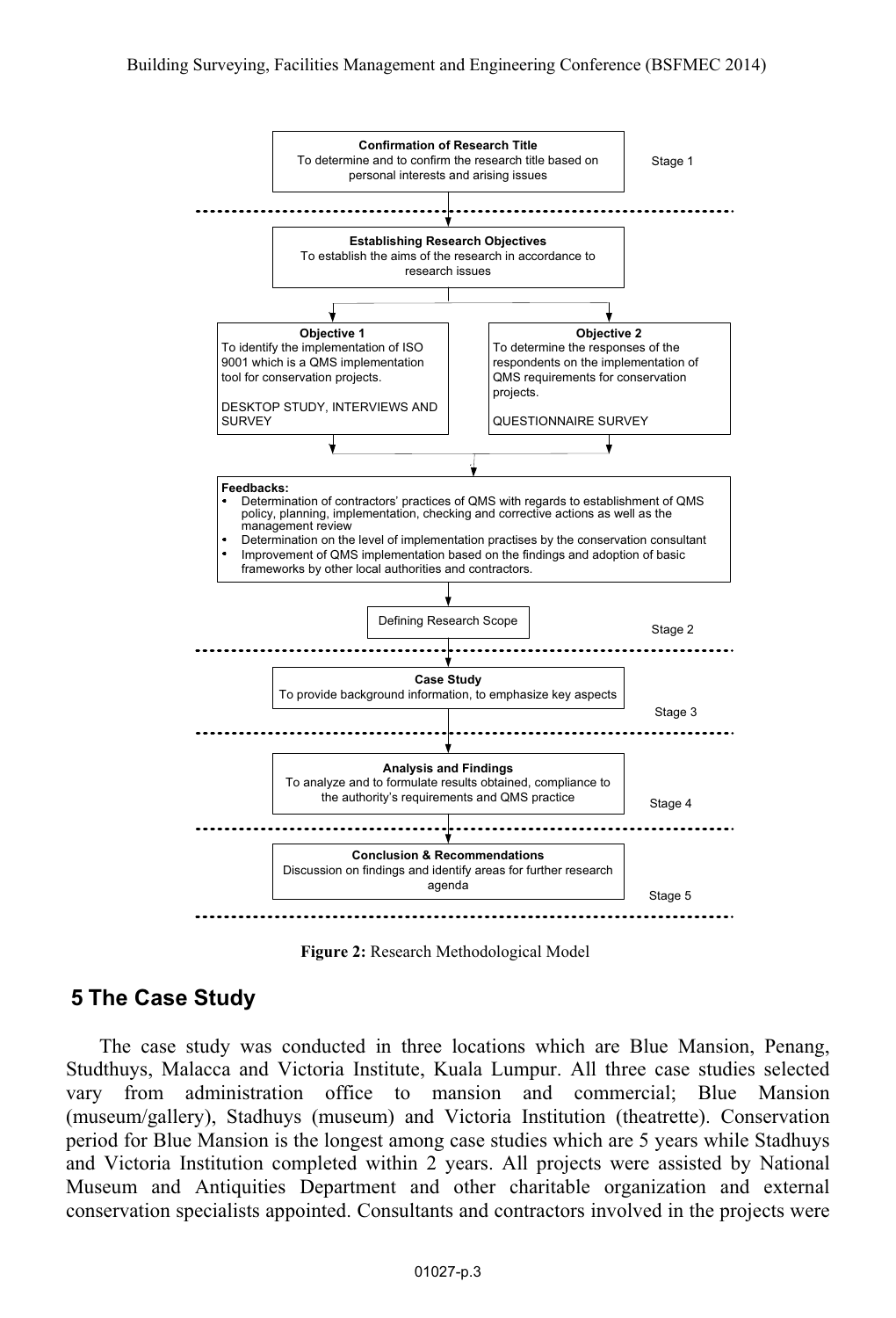registered with the museum and have a good track record. QMS was not directly enforced or implemented using a standard quality tool or framework but it is a vital key in assuring the buildings were successfully conserved. The Antiquities Act, state legislation and authorities' requirements contribute much to the quality control and assessments.

### **5.1 Blue Mansion, Penang**

Built on 56,000 square feet land and total built-up area 33,000 square feet, this mansion belong to Cheong Fatt Tze, a Chinese Official in Penang (Figure 1). Acted as base for his commercial enterprises and a home for the Chinese Vice-Consulate and his favoured  $7<sup>th</sup>$  wife. Ecletic architectural of Chinese and Colonial features, the mansion inclusive of two parts which are two side wings and the main hall is known as Hakka-Teochew mansion style. The mansion was bought by Penang Conservationists and restored after the death of his last son.



**Figure 1:** Front view of Blue Mansion, Penang.

### **5.2 Stadthuys, Malacca**

One of the most historical building in Malaysia, Stadthuys (Figure 2) has been functioning as administrative center for three colonizer during colonization era; Portuguese, Dutch and English. After gaining independence, this building belongs to Malacca and functioning as the main office for Malacca Museum Department. Being a part of a complex built by the Portuguese, the building itself is a two-storey single unit with rectangular form with western architecture touch of Portuguese and Dutch influence.



**Figure 2** : Front view of Stadthuys, Malacca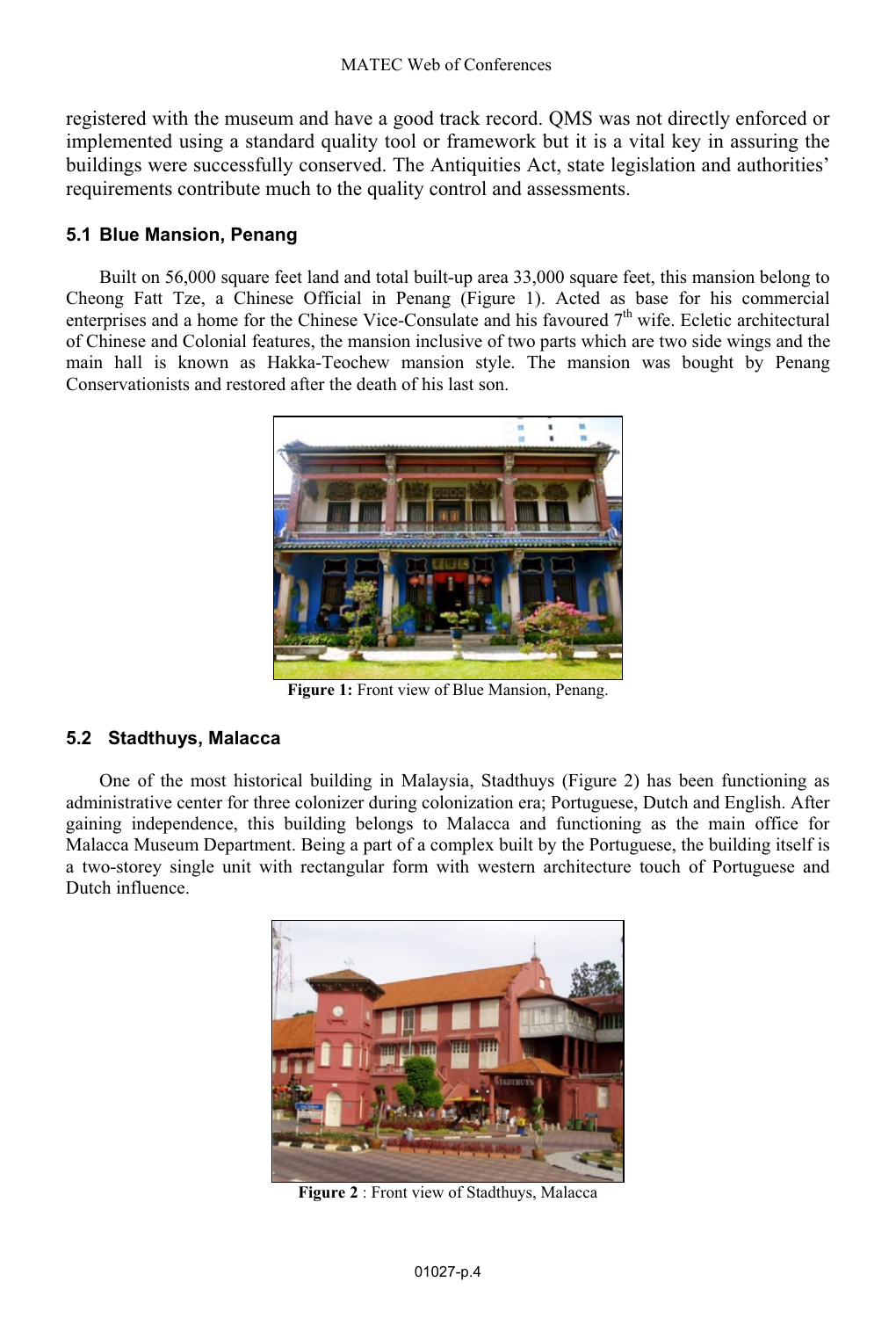#### **5.3 Victoria Institute, Kuala Lumpur**

Former Victoria Institution now called the Kompleks Taman Budaya, Wilayah Persekutuan located in the center of Kuala Lumpur on the former Jalan Bandar was originally built in 1893. The structure had been abandoned for several years and having deteriorated over time due to physical, environmental and fire impacts. Following the gazetment of the building under the Monument Act 1976 a contract was let to rebuild the structure in an adaptive reuse of a cultural heritage building to a modern auditorium for Arts. Besides the upgrading and conservation works, a new Annex building with a basement was included as part of development of the site.



**Figure 3:** Victoria Institute

# **6 Finding Analysis**

Generally, analysis of this research is divided into two sections; first section features comparative analysis on case studies with reference to the three numbers of conservation projects taken as case studies. The second section is the analysis on the questionnaire set distributed to 100 respondents.

#### **6.1 QMS implementation**

Table 1 shows the compliances to QMS requirements for the entire three conservation projects. ISO 9001 standard, which emphasizes the QMS requirements, was being used as the benchmark for the survey.

|    | <b>OMS</b> Elements                         | Case Studies        |           |                      |
|----|---------------------------------------------|---------------------|-----------|----------------------|
|    |                                             | <b>Blue Mansion</b> | Stadthuys | Victoria Institution |
| 1. | <b>Quality Policy</b>                       | X                   | X         | X                    |
| 2. | Planning                                    |                     |           |                      |
|    | <b>Quality Aspects</b><br>a.                |                     |           |                      |
|    | Legal and Other Requirements<br>b.          |                     |           |                      |
|    | Objectives and Targets<br>c.                |                     |           |                      |
|    | Quality Management Plan<br>d.               |                     |           |                      |
| 3. | Implementation and Operation                |                     |           |                      |
|    | <b>Structure and Responsibilities</b><br>a. |                     |           | X                    |
|    | Training, Awareness, and<br>b.              |                     |           |                      |
|    | Competence                                  |                     |           |                      |
|    | Communication<br>c.                         |                     |           |                      |
|    | d.<br><b>QMS</b> Documentation              |                     |           |                      |
|    | Document Control<br>e.                      |                     |           |                      |
|    | f.<br><b>Operational Control</b>            |                     |           |                      |
|    | Emergency Preparedness and<br>g.            |                     |           |                      |

|  |  | Table 1: Findings for conservation projects compliances to ISO 9001 standard. |  |  |  |  |  |
|--|--|-------------------------------------------------------------------------------|--|--|--|--|--|
|--|--|-------------------------------------------------------------------------------|--|--|--|--|--|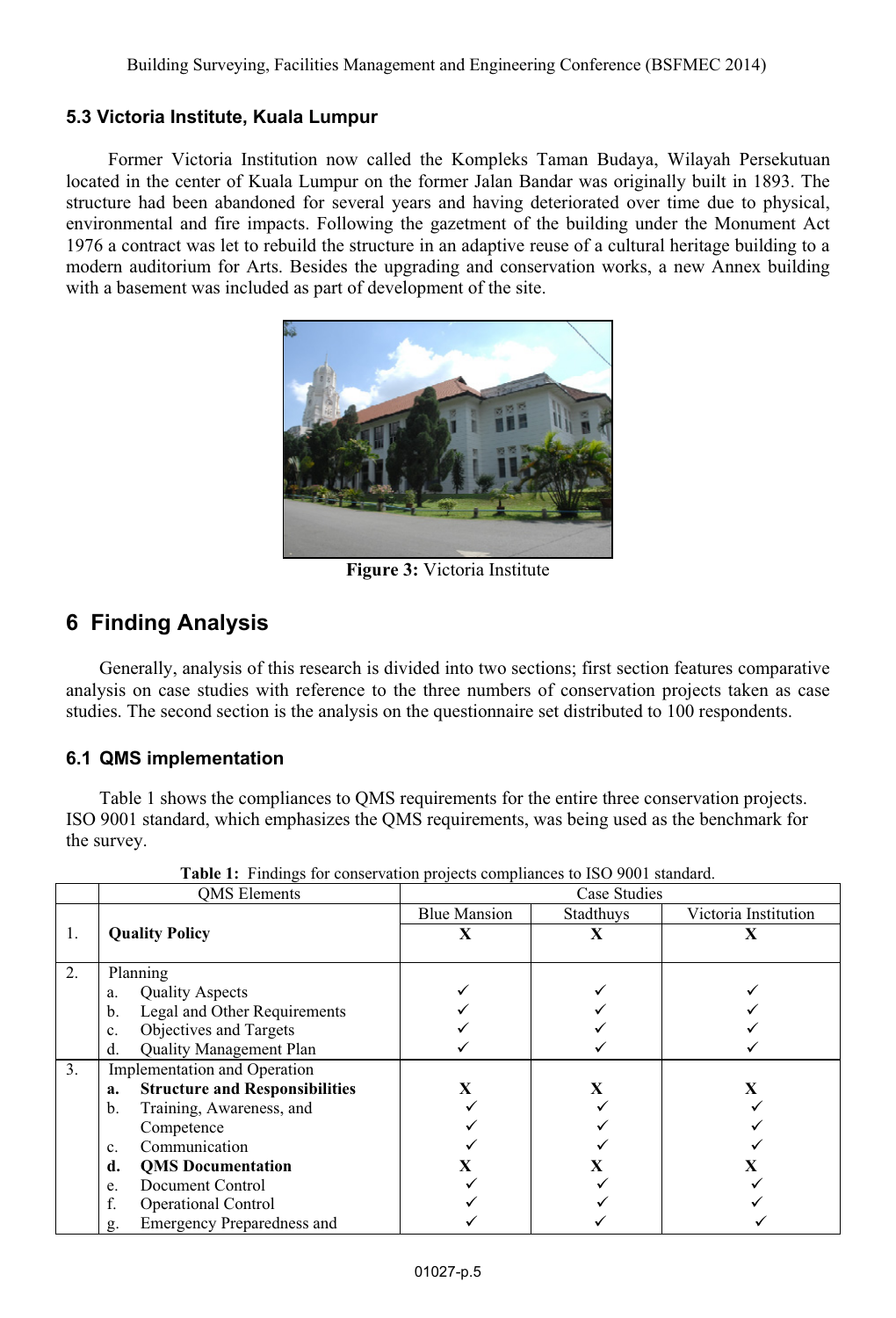|    | Response                             |  |  |
|----|--------------------------------------|--|--|
| 4. | Checking and Corrective Action       |  |  |
|    | Monitoring<br>a.                     |  |  |
|    | Non-Conformance and Corrective<br>b. |  |  |
|    | Action                               |  |  |
|    | Records<br>c.                        |  |  |
|    | <b>OMS</b> Audit<br>d.               |  |  |
|    | Management Review                    |  |  |

#### **6.2 Analysis of Questionnaire**

The questionnaire is divided into two parts which are Section A-Respondents' Background and Section B-Implementation of QMS Requirements. For Section A, 100 respondents were randomly picked varies from conservation unit, local authorities, charitable bodies, private organization, consultants and contractors. Respondents involved in variety type of projects and can be concluded that the respondents have adequate working experience in their professional field.

For Section B, overall respondents also agreed that highlighting quality matters and checklists prepared specific to ISO 9001 framework are actions that need to be implement, submission of quality programme should be compulsory and assistance of authorities in preparation of all quality reports was necessary.

#### **Table 2:** Coding system for quality requirements with reference to Figure 3

|   | Addressing compliance to the requirements by highlighting quality matters and preparing checklists   |
|---|------------------------------------------------------------------------------------------------------|
|   | that related to specific quality regulations/acts                                                    |
| B | Preparing and submitting all quality reports as per conservation stages and authority's requirements |
|   | Assistance of Authorities for the preparation of all quality reports                                 |



**Figure 3:** Quality Control/Protection.

For QA/QC requirements, Conservation Council has prepared its own quality monitoring and testing standard for various aspects and the respondents claimed that they complied with the standard conservation requirement.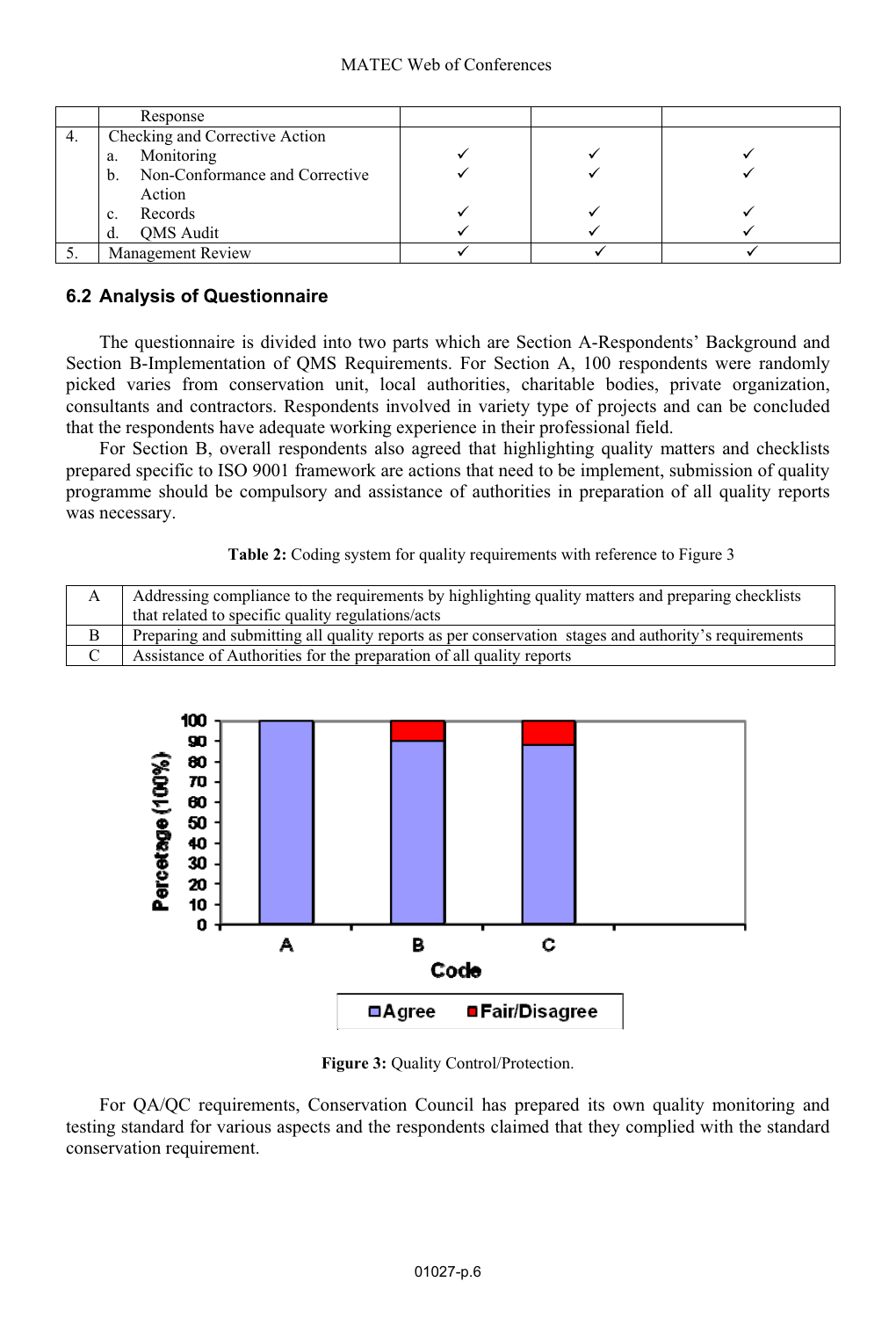| $\mathbf{A}$ | All quality monitoring and testing are undertaken in accordance to the requirements'     |
|--------------|------------------------------------------------------------------------------------------|
|              | specifications                                                                           |
| <sup>B</sup> | All quality monitoring and testing are undertaken in accordance to the Conservation      |
|              | standards                                                                                |
|              | Compliance of monitoring and testing results are checked by authorities' representatives |
|              | Monitoring undertaken with the presence of authorities' representatives as witnesses     |

Table 3: Coding system with reference to Figure 4.



**Figure 4:** Compliance with Quality requirements.

Findings from analysis conducted confirmed that even though there is no specific QMS were implemented and enforced in conservation works; there was certain extent of quality related aspects that were required to be complied by the contractors and consultants. In terms of QMS implementation in Malaysia, majority of respondents had agreed on the idea of simultaneously implementing ISO 9001 as part of conservation management.

# **7 Implication**

This research intends for contributing to significant practical implication of QMS in conservation work as it is important in maintaining the historical building. This study however only limited to the use of self- reported measures that may affect the responses by intentional distortions and misinformation.

# **8 Conclusion**

It can be concluded that QMS is not implemented as part of the conservation programmes, plans and requirements. However, it was found that that a certain quality management standard was being applied for all conservation projects. However, as each project was undertaken at different state, none practice the same standardization and all developed their own quality measures or benchmarks. In determining the responses of the respondents on the implementation of QMS requirements for conservation projects, can be concluded that majority of the respondents agreed that the implementation of ISO 9001 may bring benefits to the conservation projects undertaken. In addition, the respondents viewed that there is a significant relationship for the implementation of ISO 9001 and conservation works. ISO 9001 is seen as an essential step to ensure that a standardized quality management can be practiced within the local context.